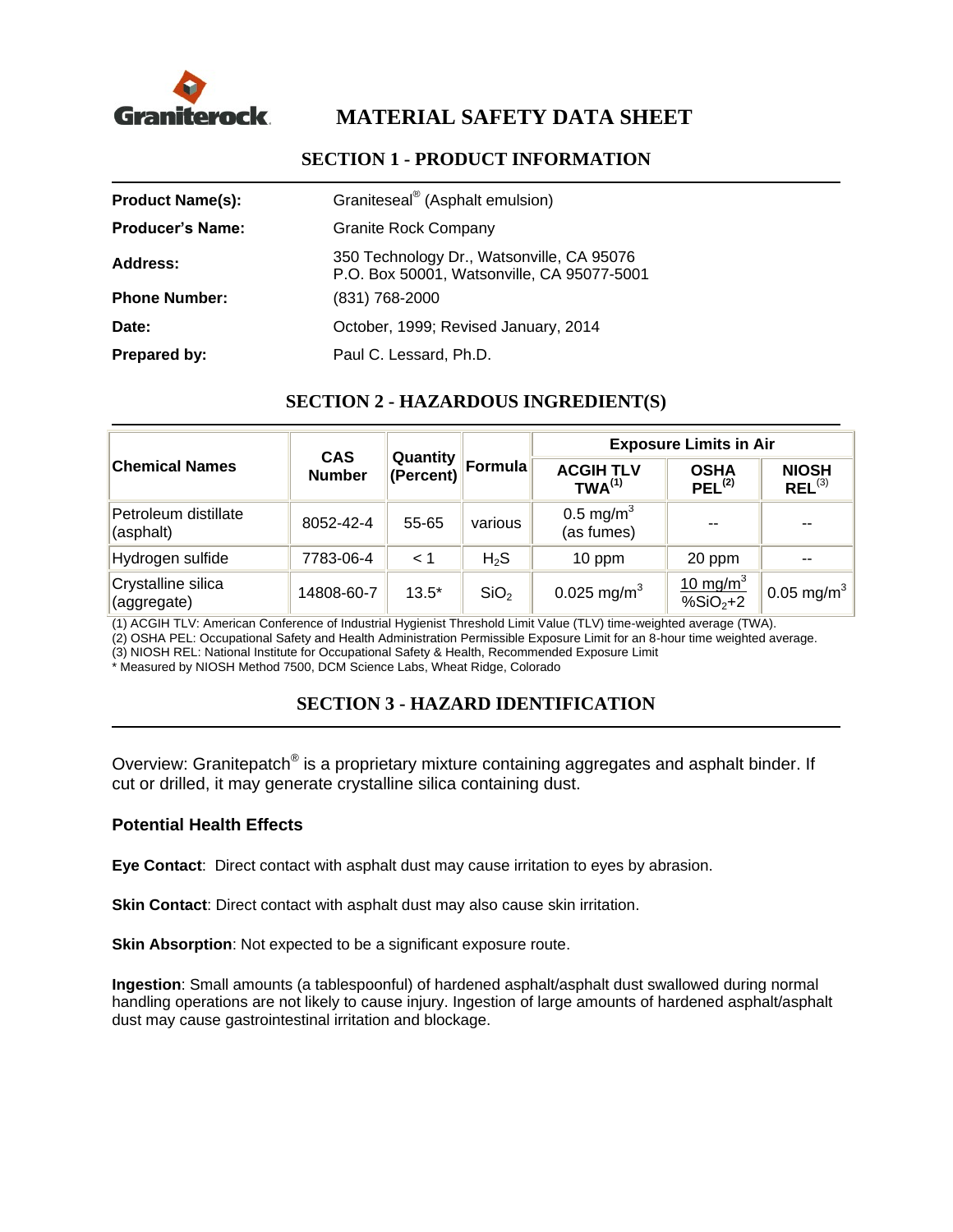**Inhalation**: Asphalt dusts containing crystalline silica may irritate the nose, throat, and respiratory tract. Coughing, sneezing, chest pain, shortness of breath, inflammation of mucous membrane, and flu-like fever may occur following exposures in excess of appropriate exposure limits. Repeated excessive exposure may cause pneumoconiosis, such as silicosis and other respiratory effects including lung cancer.

### **SECTION 4 – FIRST-AID MEASURES**

**Eye contact:** Immediately flush with plenty of water for at least 15 minutes. Do not attempt to remove asphalt particles from eyes. GET IMMEDIATE MEDICAL ATTENTION.

**Skin contact:** Immediately FLUSH WITH COOL WATER for at least 15 minutes. Clean skin with waterless hand cleaner. Seek medical aid if irritation persists or develops.

**Inhalation:** Remove from exposure. Seek medical aid if respiratory difficulty persists or develops.

**Swallowed:** SEEK MEDICAL AID. Do not induce vomiting.

### **SECTION 5 - FIRE AND EXPLOSION**

**Flash point:** >450°F

**Flash point method:** COC

**Extinguishing media:** Agents approved for Class B fires (e.g., CO<sub>2</sub>, dry chemical, or foam, water fog).

**Special Fire Fighting Procedures:** Use NIOSH/MSHA approved SCBA and full protective equipment.

**Unusual Fire/Explosion Hazard:** If hydrogen sulfide is present in sufficient quantities, flammable limits can increase to 4-45% by volume and pyrophoric iron compounds can be formed. In this case, use selfcontained breathing apparatus (SCBA) in the pressure demand mode.

#### **National Fire Protection Association (NFPA) Profile:**

**Health** Flammability 0 (contains mostly water) Reactivity 0 (not reactive).



### **SECTION 6 – ACCIDENTAL RELEASE MEASURES**

**Spill Response Procedures:** Remove all heat and ignition sources and increase ventilation. Use water vapor to reduce airborne vapors. For small spills, use sand or absorbent to capture. Place in sealed containers for disposal.

**Preparing Waste for Disposal:** Disposal must be in accordance with applicable federal, state, and local regulations. Enclosed-controlled incineration recommended, depending on jurisdiction.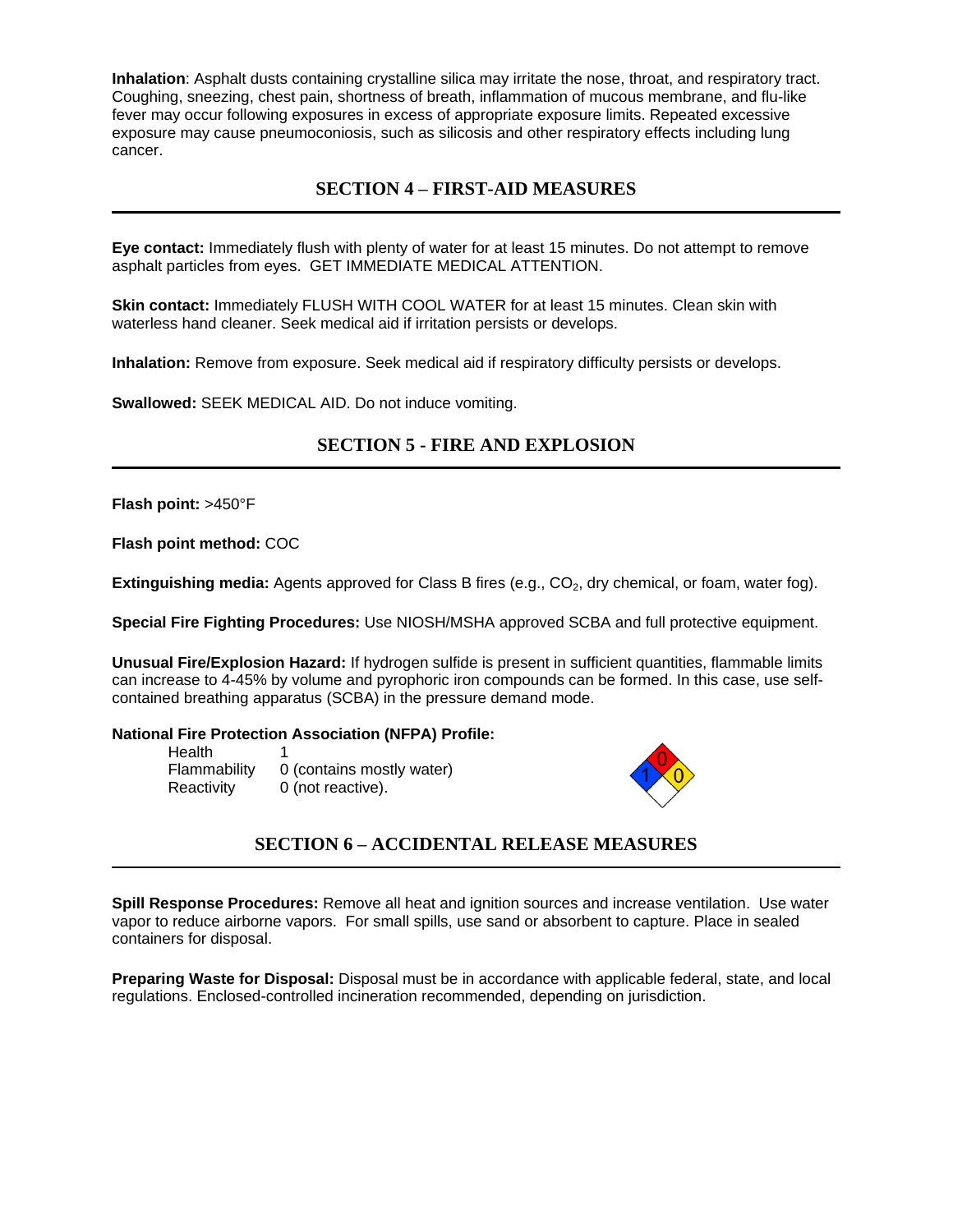# **SECTION 7 – EXPOSURE CONTROL & PERSONAL PROTECTIVE EQUIPMENT**

**Respiratory Protection:** NIOSH/MSHA approved dust respirators with a N95 rating or better should be used where dust levels exceed or are likely to exceed exposure levels defined in Section 2. Respirator use must comply with applicable MSHA or OSHA standards which include a provision for fit testing, cleaning, training in correct usage and a fitness test for respirator use. See NIOSH Publication 2008-140 and **[www.cdc.gov/niosh/npptl/topics/respirators/](http://www.cdc.gov/niosh/npptl/topics/respirators/)** for more information.

**Eye Protection:** Safety glasses with side shields should be worn at all times.

**Gloves:** Nitrobutyl rubber or neoprene.

**Other Clothing:** Long sleeves.

**Work Practices:** Do not smoke.

**Hygiene Practices:** Wash exposed skin with soap and water.

### **SECTION 8 – HANDLING AND STORAGE**

#### **Protective Measures During Maintenance of Contaminated Equipment:** No special measures required

**Storage:** Keep adequate ventilation in outside storage. Hydrogen sulfide gas may accumulate in storage tanks and bulk transport compartments containing asphalts.

### **SECTION 9 - PHYSICAL PROPERTIES**

| Vapor density (air=1):      | >5                       | <b>Melting point:</b>    | N/A         |
|-----------------------------|--------------------------|--------------------------|-------------|
| Specific gravity:           | $1.0 - 2.5$              | <b>Boiling point:</b>    | Approx 900F |
| <b>Solubility in water:</b> | Negligible, $< 0.1\%$    | <b>Evaporation rate:</b> | Negligible  |
| Vapor pressure:             | < 0.1                    |                          |             |
| Appearance and odor:        | Black semi-solid mixture |                          |             |

# **SECTION 10 - STABILITY AND REACTIVITY**

**Reactivity:** Material is stable and will not polymerize. May react with strong oxidizing agents such as chlorates, nitrates and peroxides. At room temperature, hydrogen sulfide may be given off.

**Materials/Conditions to Avoid:** High temperature heating.

**Hazardous Decomposition Products:** Heating this material may produce hydrogen sulfide.